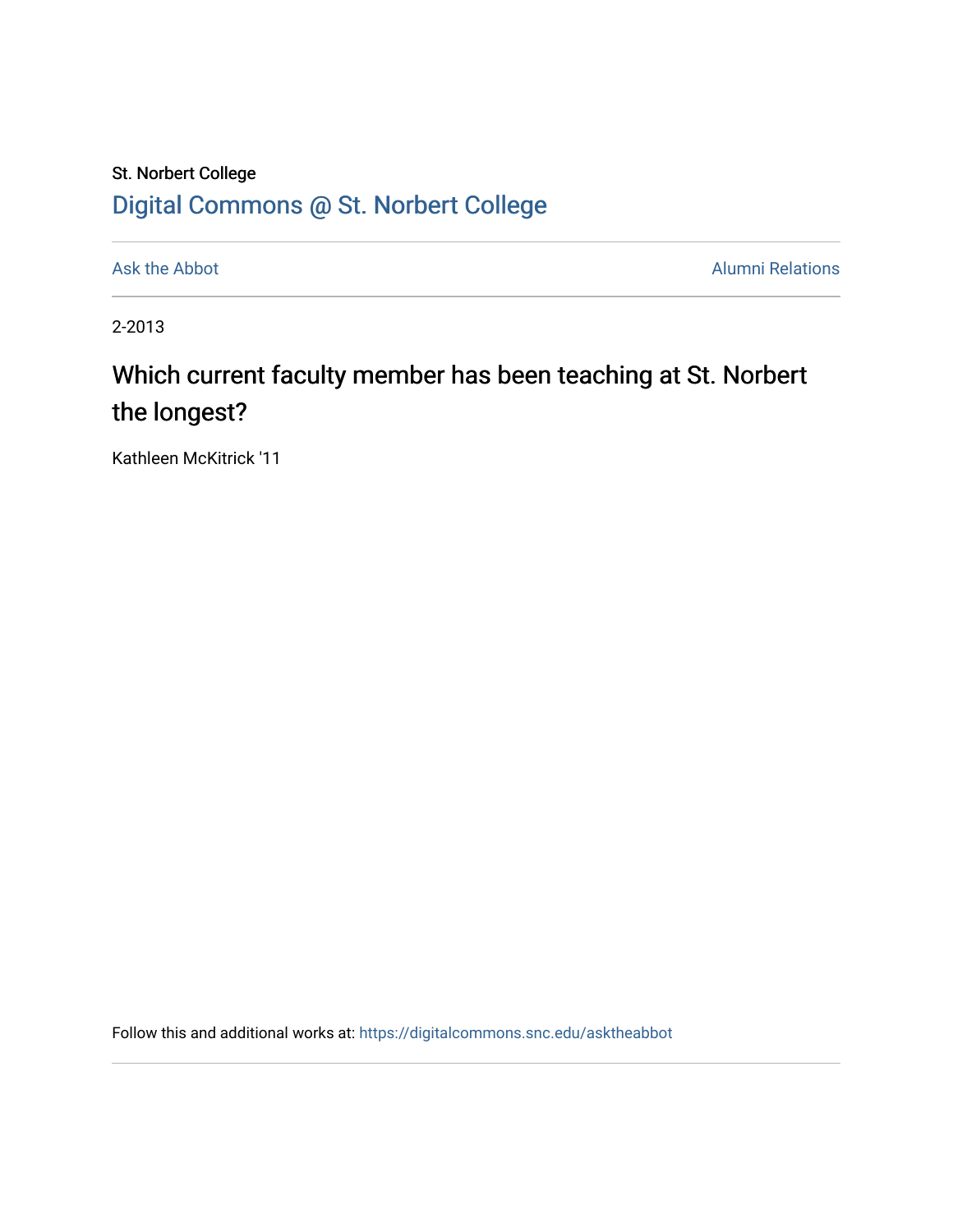

[Academics](https://www.snc.edu/academics) [Admission](https://www.snc.edu/admission) [Campus Life](https://www.snc.edu/campuslife) [Living Norbertine](https://www.snc.edu/livingnorbertine) [Athletics](https://www.snc.edu/athletics) [About](https://www.snc.edu/about)

Q

Giving

to SNC

[Alumni](https://www.snc.edu/alumni/)  $\geq$  [Ask the Abbot](https://www.snc.edu/alumni/abbot/)  $\geq$  February 2013 A

### [Alumni](https://www.snc.edu/alumni/index.html)

[Events & Reunions](https://www.snc.edu/alumni/event/index.html) [Behind the Arch](https://www.snc.edu/alumni/event/behindthearch/) [Benefits and Services](https://www.snc.edu/alumni/benefits.html) [Get Involved](https://www.snc.edu/alumni/getinvolved.html) [Give to SNC](http://giving.snc.edu/) [Alumni Awards](https://www.snc.edu/alumni/awards/index.html) [Knight Lights](https://www.snc.edu/alumni/knightlights/index.html) [Alumni-Owned](https://www.snc.edu/alumni/directory/index.html) [Businesses Network](https://www.snc.edu/alumni/directory/index.html) [Alumni Board](https://www.snc.edu/alumni/alumniboard.html) [Student Alumni](https://www.snc.edu/alumni/saa.html) [Ambassadors](https://www.snc.edu/alumni/saa.html) [Staff](https://www.snc.edu/alumni/contactus.html)

# February 2013 Question:

Dear Abbot Pennings,

Which current faculty member has been teaching at St. Norbert the longest?

Kathleen McKitrick '11

#### Answer:

My dearest Kathleen,

Thank you for your most interesting inquiry!

After careful consultation of records, I share with you and my readers that the faculty member with the longest tenure at our beloved college is none other than F. William Bohné (Art). Bill has instructed St. Norbert students since 1965, for a remarkable 47-year career on campus.

Coming in a close second is Eliot Elfner (Business Administration). "Elf," as his friends on campus refer to him, has been teaching at the college since 1971.

My research also revealed several other faculty members who began their careers at St. Norbert in the 1970s, and who continue to enrich the lives of students today. I am delighted to highlight them here:

- Dave Pankratz (Computer Science), 1974
- Sandy Odorzynski (Economics), 1978
- Wayne Patterson (History), 1977
- Larry Thorsen (Mathematics), 1979



#### Ask the Abbot

As the founder of St. Norbert College, and having a prime seat in the center of campus throughout the years, I, Abbot Bernard Pennings, hold the answers to many of your burning questions about the college. [Submit Your Question](https://www.snc.edu/alumni/abbot/index.html)